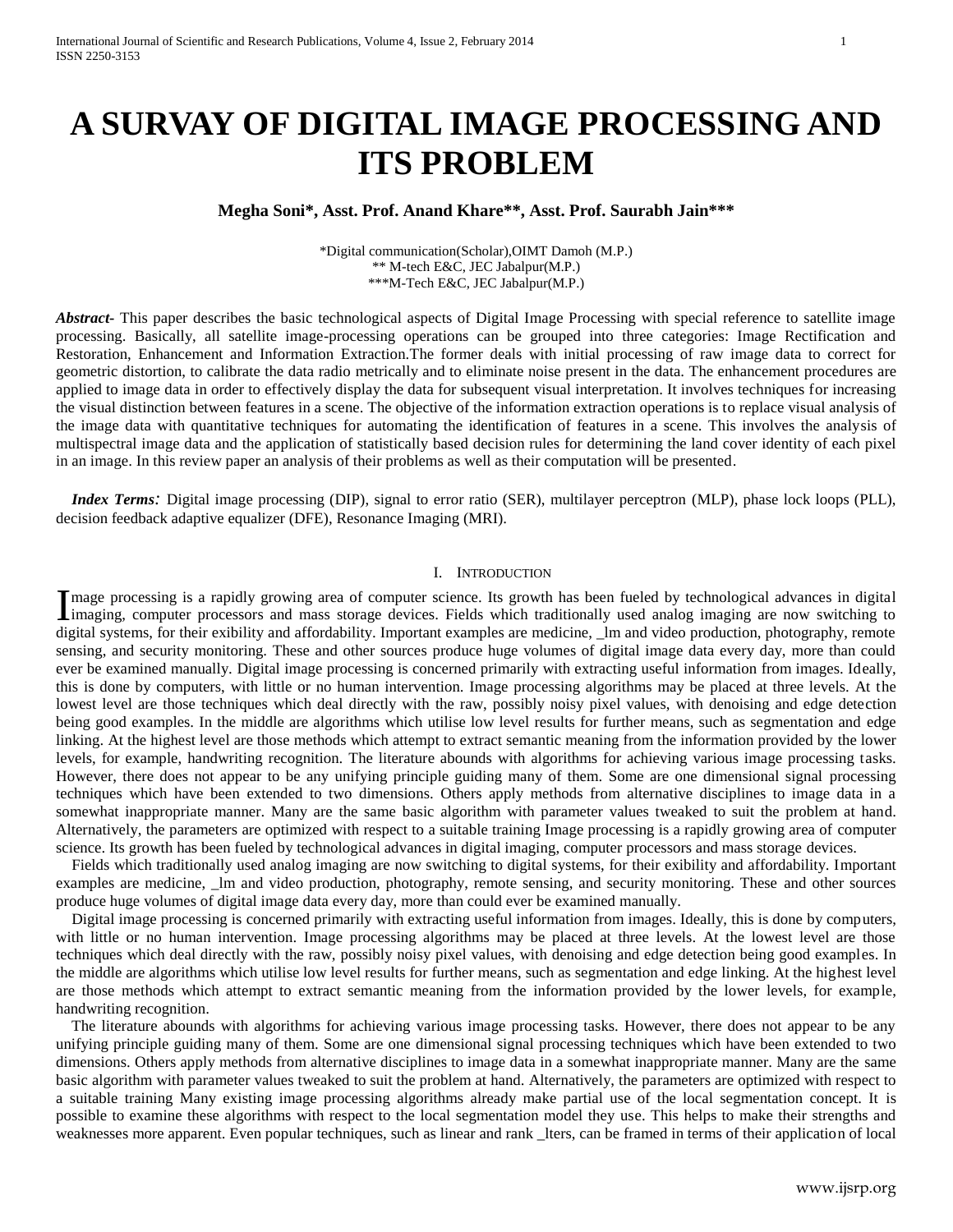segmentation. In most cases the segmentation is implicit rather than explicit. That is, the choice of which pixels belong together is performed in a systematic, but sometimes roundabout manner. The SUSAN image processing system, developed by Smith and Brady,originally considered using explicit segmentation, but eventually chose to allow all pixels to have partial membership in the centre pixel's segment. Image denoising is particularly suited to demonstrating the utility of local segmentation.Denoising is the process of removing unwanted noise from an image. A denoised image is an approximation to the underlying true image, before it was contaminated. A good denoising algorithm must simultaneously preserve structure and remove noise. Obviously, to do this the algorithm must be able to identify what structure is present. Local segmentation specially attempts to separate structure from noise on a local scale. Denoising would therefore be a good application with which to test different approaches to local segmentation. Local regions only contain a small number of pixels. It is unlikely that there would be more than a few segments present at such a scale, so unconnected, homogeneous groups of pixels are likely to part of the same global segment.

 In the present context, the analysis of pictures that employ an overhead perspective, including the radiation not visible to human eye are considered. Linear processing techniques are very important tools that are used extensively in digital signal image processing. Their mathematical simplicity and the existence of a unifying linear systems theory make their design and implementation easy. Moreover, linear processing techniques offer satisfactory performance for a variety of applications.

However, many digital image processing problems cannot be efficiently solved by using linear techniques. An example where linear digital image processing techniques fail is the case of non-Gaussian and or signal dependent noise filtering (e.g. impulsive noise filtering).

 Such types of noise appear in a multitude of digital image processing applications. Impulsive noise is frequently encountered in digital image transmission as a consequence of man-made noise sources or decoding errors. Signal- dependent noise is the photoelectron noise of photo sensing devices and the film-grain noise of photographic films [l]. Speckle noise that appears in ultrasonic imaging and in laser imaging is multiplicative noise; i.e. it is signal-dependent noise. Another example where linear techniques fail is the case of nonlinear image degradations. Such degradations occur during image formation and during image transmission through nonlinear channels [4], [5]. The human visual perception mechanism has been shown to have nonlinear characteristics as well [1], [2].

 Linear filters, which were originally used in image filtering applications, cannot cope with the nonlinearities of the image formation model and cannot take into account the nonlinearities of human vision. Furthermore, human vision is very sensitive to high-frequency information. Image edges and image details (e.g. corners and lines) have high-frequency content and carry very important information for visual perception. Filters having good edge and image detail preservation properties are highly suitable for digital image filtering. Most of the classical linear digital image filters have low-pass characteristics [17]. They tend to blur edges and to destroy lines, edges, and other fine image details. These reasons have led researchers to the use of nonlinear filtering techniques. Nonlinear techniques emerged very early in digital image processing. However, the bulk of related research has been presented in the past decade. This research area has had a dynamic development. This is indicated by the amount of research presently published and the popularity and widespread use of nonlinear digital processing in a variety of applications. Most of the currently available image processing software packages include nonlinear techniques (e.g. median filters and morphological filters). A multiplicity of nonlinear digital image processing techniques have appeared in the literature. The following classes of nonlinear digital image signal processing techniques can be identified at present:

- 1) order statistic filters
- 2)homomorphic filters,
- 3) polynomial filters,
- 4) mathematical morphology,
- 5) neural networks, and
- 6) nonlinear image restoration.

 One of the main limitations of nonlinear techniques at present is the lack of a unifying theory that can encompass all existing nonlinear filter classes. Each class of nonlinear processing techniques possesses its own mathematical tools that can provide reasonably good analysis of its performance. Cross-fertilization of these classes has been shown to be promising. For example, mathematical morphology and order statistic filters have as well, most of the reported work has been applied to digital image processing. We shall focus our presentation on digital image processing applications, in order to render it more concise.

 In the following, we shall focus on the description of the order statistics techniques. Although such techniques have been applied to digital signal processing.

 Since its first use, several modifications and extensions of the median filter have been proposed. Many of them have solid theoretical foundations from the theory of robust statistics [3],[5]. However, there are also filters based on order statistics that have ad hoc structures, due to the lack of a powerful unifying theory in the area of nonlinear filtering. Several efforts have been made in the past decade to provide a unifying theory in the area of order statistics filtering. Some fruitful results based on threshold decomposition (to be described later) are expected to provide useful design and implementation tools. In general, filters based on order statistics have good behavior in the presence of additive white noise or impulsive noise, if they are designed properly. Many of them have good edge preservation properties. The adaptation of order statistics filters is a very important task. It is well known that image characteristics (e.g. local statistics) change from one image region to the other. Noise characteristics usually vary with time. Thus, digital image filters based on order statistics must be spatially and/or temporally adaptive. Furthermore, the characteristics of the human visual system (e.g. edge preservation requirements, local contrast enhancement) lead to spatially adaptive digital image filter structures as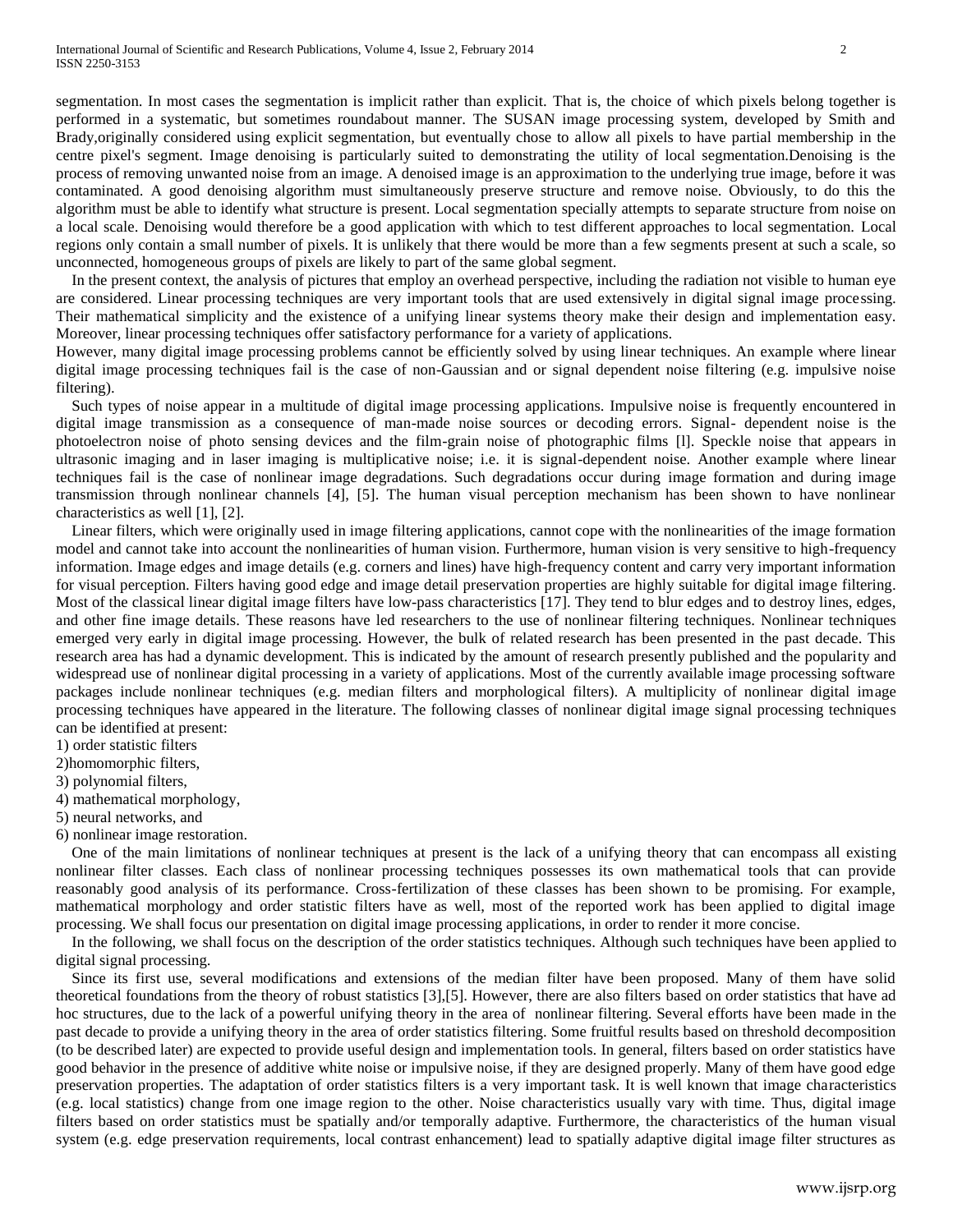well. Another reason for the adaptation of the order statistics filters has to do with the difficulties encountered in the optimal design of such filters for certain characteristics of signal and noise. Although order statistics filters are based on rich mathematical foundations, such design algorithms do not exist or are difficult to implement. One of the main reasons for the popularity and wide spread use of certain filters based on order statistics is their computational simplicity. Their computation can become faster if appropriate fast algorithms are designed. Several such algorithms have appeared in the literature, especially for the fast (serial or parallel) implementation of the median filter. Another research activity is the design of special VLSI chips for order statistics filtering. A number of chips for fast median and max/min filtering have been presented in the literature. The related efforts for fast filter implementation are reviewed in this paper as well[12].

## II. PROBLEMS IN DIP

Now in this paper we discuss about the problems in DIP.

#### *A. Edge Detection*

 Edge detection, a region- splitting approach, produces an edge map that contains important information about the image. The memory space required for storage is relatively small , and the original image can be restored easily from its edge map. Many methods have been proposed for edge detection in digital images proposed a method for edge based image segmentation using Object Localization and Border Detection Criteria proposed a method for edge detection using Adaptive Neuro-Fuzzy System.

The system consists of a MultiLayer Perceptron (MLP)-like network that performs image segmentation by adaptive thresholding of the input image proposed a method for edge detection using Fast Multilevel Fuzzy Edge Detection proposed a method for edge detection using wavelets for SEM images.This method facilitates nanoscale edge detection and characterization by providing a systematic threshold determination step. SAR Image Despeckling Using Edge Detection and Feature Clustering in Bandelet Domain proposed. proposed a method for edge enhancement using Wavelet Transform for Automatic Edge Detection in SAR Images. This method uses a novel technique for automatic edge enhancement and detection in synthetic aperture radar (SAR) images proposed a method for Retinal Image Analysis Using Curvelet Transform and Multistructure Elements Morphology by Reconstruction.

Beamlets and multiscale image analysis proposed proposed a method for an efficient FPGA implementation of MRl image filtering and tumour characterization using Xilinx System Generator [10] proposed a method for Architecture for filtering images using Xilinx System Generator proposed a method for Implementation and Evaluation of Image Processing Aigorithms on Reconfigurable Architecture using C-based Hardware Descriptive Languages. Beamlet transform and multiscale linear feature extraction proposed . An overview of MRl Brain classification using FPGA implementation proposed. FPGA implementation of image compression using bottom-up approach of Quad tree technique proposed by [7],[8].

## *B. Signal To Error Ratio (SER)*

Extracted logo image andreceived image after both watermarking process are analysed in terms of signal to error ratio. Effect of various scaling factors can be seen on the values of signal to error ratio (SER) for both received output image and extracted logo image. '.bmp' image to generate watermark embedded image by inserting a logo '.bmp' image with non zero scaling factor.

**Types of noise:** The previous example illustrated the manner in which an image may be affected by noise during the acquisition process. The properties of the noise introduced at each capture step are likely to vary. However, there are three standard noise models which model well the types of noise encountered in most images: additive, multiplicative, and impulse noise.

## *C. Additive Noise*

The Let  $f'(x,y)$  be the noisy digitized version of the ideal image  $f(x,y)$  and  $n(x,y)/$  be a .noise function. which returns random values coming from an arbitrary distribution. Then *additive noise* can be described by

$$
f'(x, y) = f(x, y) + n(x, y)
$$

Additive noise is independent of the pixel values in the original image. Typically  $n(x,y)$  is symmetric about zero. This has the effect of not altering the average brightness of the image, or large parts thereof. Additive noise is a good model for the thermal noise within photo-electronic sensors.

## *D. Multiplicative noise*

 Multiplicative noise, or speckle noise, is a signal dependent form of noise whose magnitude is related to the value of the original pixel [9]. It describes one simple form it can take, but a more complex function of the original pixel value is also possible. Multiplicative noise is an approximation to the noise encountered in images recorded on [10] and from synthetic aperture radar.

 The previous example illustrated the manner in which an image may be affected by noise during the acquisition process. The properties of the noise introduced at each capture step are likely to vary. However, there are three standard noise models which model well the types of noise encountered in most images: additive, multiplicative, and impulse noise.

#### *E. Impulse Noise*

 Impulse noise has the property of either leaving a pixel unmodified with probability 1-p or replacing it altogether with probability  $p''$ .Restricting  $n(x,y)$  /to producing only the extreme intensities 0 or z-1 results in salt-pepper noise. The source of impulse noise is usually the result of an error,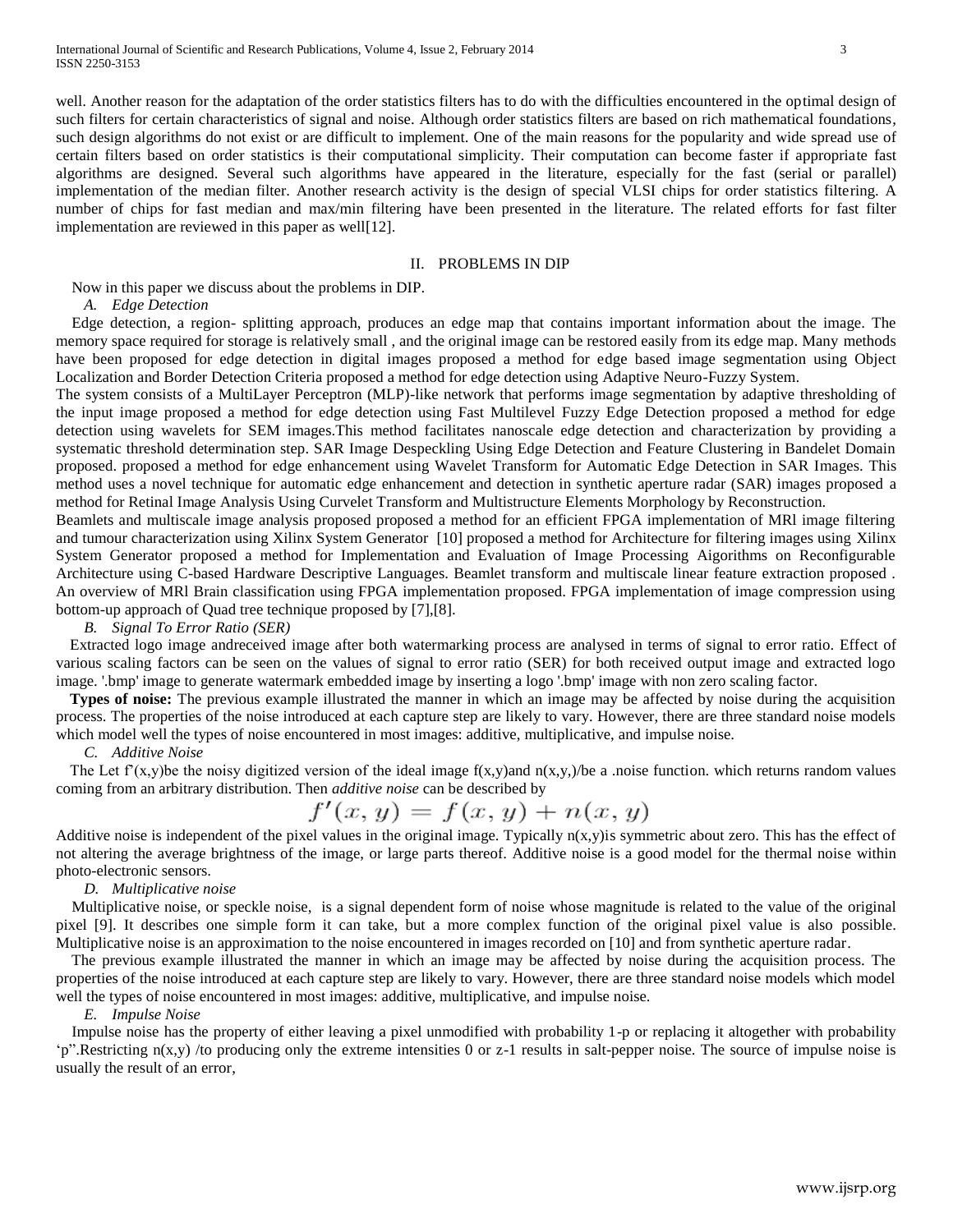$$
f'(x, y) = \begin{cases} n(x, y) & \text{with probability} \quad p \\ f(x, y) & \text{with probability} \quad 1 - p \end{cases}
$$

in transmission or an atmospheric or man-made disturbance[15].

#### *F. Quantization Noise*

 Quantization noise is due to the quantization of pixel values during the analog to digital conversion. For example, imagine an analog image with brightness values ranging from 0 to 10. If it is quantized to accuracy 0.1 the digitized image will have 101 distinct grey levels. A given intensity z could have originally been anywhere in the range. $(z+,0.5)$ This uncertainty in the true value of z is called quantization noise

#### *G. The Noise Function*

Usually the properties of the noise function  $n(x,y)$  do not vary with x and y. A spatially invariant stochastic process is referred to as being *stationary*. The noise function could theoretically take any form, but many standard probability distributions have been found useful. For additive noise, the Gaussian and Laplacian distributions. The standard case of impulse noise uses a uniform distribution on (0, z-1). The most common noise model used in this thesis is an additive zero-mean Gaussian of unknown variance, independently and identically distributed for each pixel. The application to alternative noise models is also considered. Some algorithms developed for additive noise can be adapted to multiplicative noise by logarithmically transforming  $f(x,y)$  applying the algorithm, and then applying the inverse transform.

## *A. Aliasing*

As just demonstrated, the sample values obtained from a sinusoid which has been sampled fewer than two times per period will be identical to those obtained from a sinusoid with a longer period. This ambiguity about which original function produced the set of samples is called aliasing in sampling, but similar effects show up whenever periodic functions are multiplied or added. In other disciplines, these go by different names such as beats, Moiré fringes, and heterodyning. To illustrate, consider the product of two sinusoidal functions with the different periods X1and X2(and thus spatial frequencies ( $\xi$ 1 = 1 X1,  $\xi$ 2 = 1 X2), which may be written as the sum of two sinusoids with different spatial frequencies: cos  $[2\pi\xi 1x] \cdot \cos [2\pi\xi 2x] = 1/2\cos [2\pi(\xi 1 + \xi 2)x] + 1/2\cos [2\pi(\xi 1 - \xi 2)]$ ξ2)x] (note that the converse is also true; the sum of two sinusoids with the same amplitude and different frequencies may be written as the product of two sinusoids). The second term in the expression for the product oscillates slowly and is the analog of the aliased signal.

## *B. Doppler Shift And Frequency Domain Spreading*

 Motion of transmitter, receiver, channel boundary and media introduce in Doppler shift and frequency domain spreading. It is defined as a delay-Doppler double spreading channel [1]. Its characteristics change with time and location, its bandwidth is very limited, and there are many noise sources and interferences. Only with an effective integration of several signal procession methods can low BER (Bit Error Rate) be achieved.

Signal processing for high speed underwater acoustic image transmission includes two main parts, one is underwater coherent communication signal processing, another one is the robust image compression algorithm. To transmit data in underwater acoustic channel at high speed, coherent communication is the first choice because of its high bandwidth efficiency. In this paper only MPSK (M-ary Phase Shift Keying) modulation is discussed.

One main technical point of coherent communication is adaptive equalization. In 1990s, developed a new coherent communication receiver consists of multi-channel decision feedback adaptive equalizer (DFE), adaptive combiner and  $2<sup>nd</sup>$  order digital phase lock loops (PLL) [6].

## III. APPLICATION OF DIGITAL IMAGE PROCESSING

Digital Image Processing is applied in the fields of Computer vision, Face detection, Feature detection, Lane departure warning system, Non-photorealistic rendering, Medical image processing, Microscope image processing Morphological image processing, Remote sensing, etc.

## *A. Computer Vision*

 Computer vision is the science and technology of machines that see. As a scientific discipline, computer vision is concerned with the theory for building artificial systems that obtain information from images. The image data can take many forms, such as a video sequence, views from multiple cameras, or multidimensional data from a medical scanner [22].

 As a technological discipline, computer vision seeks to apply its theories and models to the construction of computer vision systems. Examples of applications of computer vision include systems for:

• Controlling processes (e.g., an industrial robot or an autonomous vehicle).

• Detecting events (e.g., for visual surveillance or people counting).

• Organizing information (e.g., for indexing databases of images and image sequences).

• Modeling objects or environments (e.g., industrial inspection, medical image analysis or topographical modeling).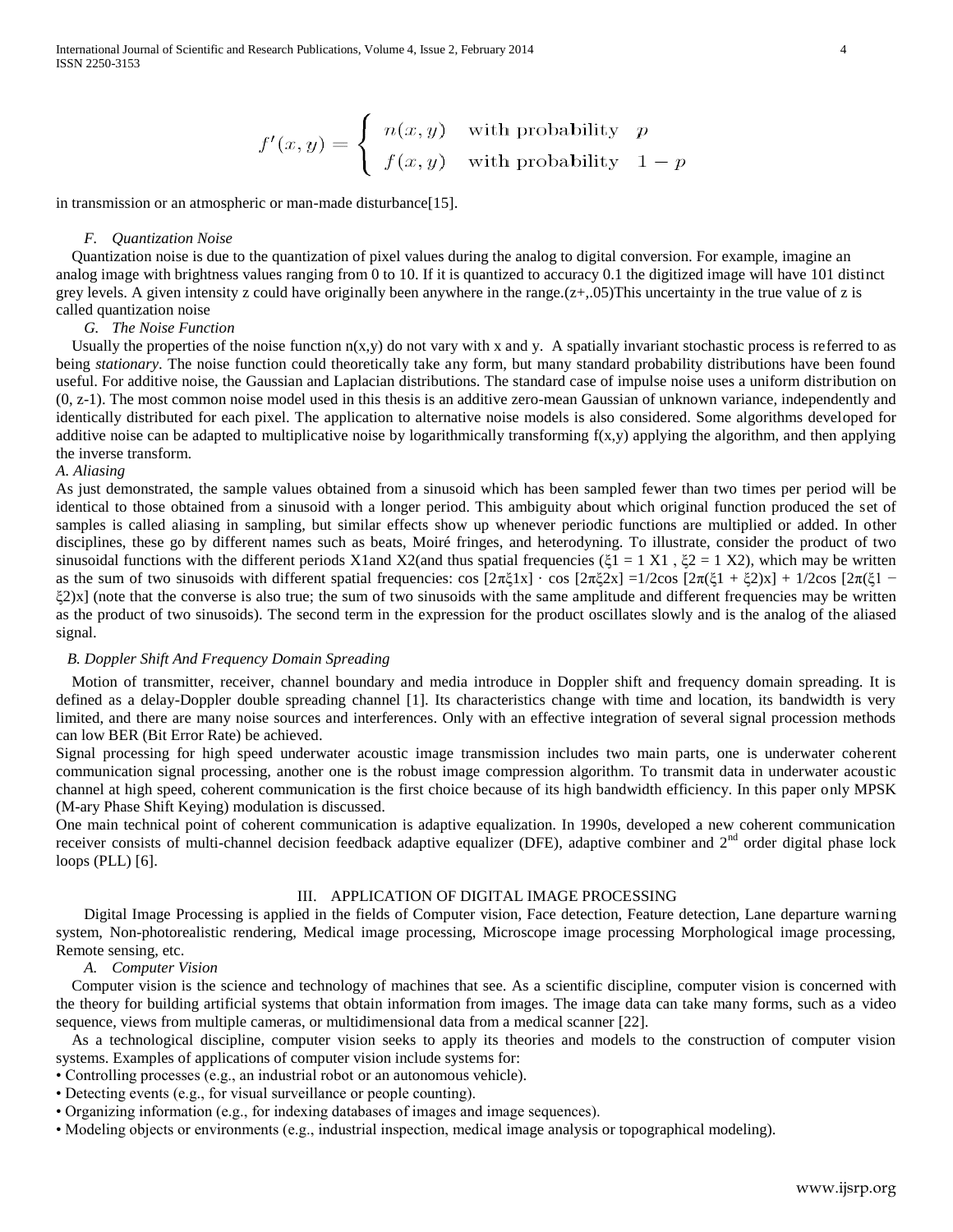#### • Interaction (e.g., as the input to a device for computer-human interaction).

 Sub-domains of computer vision include scene reconstruction, event detection, video tracking, object recognition, learning, indexing, motion estimation, and image restoration.

## *B. Face Detection*

 Face detection is a computer technology that determines the locations and sizes of human faces in arbitrary (digital) images. It detects facial features and ignores anything else, such as buildings, trees and bodies. Face detection can be regarded as a specific case of object-class detection; in object-class detection, the task is to find the locations and sizes of all objects in an image that belong to a given class. Examples include upper torsos, pedestrians, and cars. Face detection can be regarded as a more general case of face localization; in face localization, the task is to find the locations and sizes of a known number of faces (usually one). In face detection, one does not have this additional information. Early face-detection algorithms focused on the detection of frontal human faces, whereas newer algorithms attempt to solve the more general and difficult problem of multi-view face detection. That is, the detection of faces that are either rotated along the axis from the face to the observer (in-plane rotation), or rotated along the vertical or left-right axis (out-of-plane rotation), or both.

## *C. Feature Detection*

 In computer vision and image processing the concept of feature detection refers to methods that aim at computing abstractions of image information and making local decisions at every image point whether there is an image feature of a given type at that point or not. The resulting features will be subsets of the image domain, often in the form of isolated points, continuous curves or connected regions. [23],[24].

#### *D. Digital Video*

 In electrical engineering and computer science, video processing is a particular case of signal processing, where the input and output signals are video files or video streams. Video processing techniques are used in television sets, VCRs, DVDs, video codecs, video players and other devices. For example—commonly only design and video processing is different in TV sets of different manufactures. [24],[25].

## *E. Remote Sensing*

 Remote sensing is the small or large-scale acquisition of information of an object or phenomenon, by the use of either recording or real-time sensing device(s) that are wireless, or not in physical or intimate contact with the object (such as by way of aircraft, spacecraft, satellite, buoy, or ship). In practice, remote sensing is the standoff collection through the use of a variety of devices for gathering information on a given object or area. Thus, Earth observation or weather satellite collection platforms, ocean and atmospheric observing weather buoy platforms, the monitoring of a parolee via an ultrasound identification system, Magnetic Resonance Imaging (MRI), Positron Emission Tomography (PET), X-radiation (X-RAY) and space probes are all examples of remote sensing. In modern usage, the term generally refers to the use of imaging sensor technologies including: instruments found in aircraft and spacecraft as well as those used in electrophysiology, and is distinct from other imaging-related fields such as medical imaging. [24].

## IV. CONCLUSION

 The image processing require large amount of processing power. In the distributed environment where network latency significantly affects the power of execution the particular operations. There is need some security algorithms in distributed image processing in client server architecture. In the proposed work jpeg encoder and jpeg decoder will added for high performance with security in this architecture.

#### ACKNOWLEDGMENT

This work was partly supported by the asst. prof. Anand Khare for elec & comm. in OIMT DAMOH (M.P.) We are highly grateful to asst.prof Saurabh Jain for commenting on an earlier, draft version of this review paper. We also thank an anonymous referee for useful remarks and suggestions.

#### REFERENCES

- [1] Dr.D.Selvathi, 2J.Dharani 978-1-4673-4862-1/13/\$31.00 ©2013 IEEE.
- [2] P. Mangaiyarkarasi S. Arulselvi 978-1-4244-7926-9/11/\$26.00 ©2011 IEEE.
- [3] A. Soma Sekhar , Dr.M.N.Giri Prasad 978-1-4244-8679-3/11/\$26.00 ©2011 IEEE.
- [4] Zhu Weiqing, Zhu Min, Wang Junwei, Huang Haiyun, Yang Bo, Xu Lijun, Zhao Liang 1-4244-0635-8/07/\$20.00 ©2007 IEEE.
- [5] Juarez, L.C., Ponomaryov, V., Sanchez, R.J.L.: Detection of Microcalcifications in Digital Mammograms Images Using Wavelet Transform. In: Electronics, Robotics and Automotive Mechanics Conference, September 2006, vol. 2, pp. 58–61 (2006).

[6] Song, L., Wang, Q., Gao, J.: Microcalcification detection using combination of wavelet transform and morphology. In: Proceedings of the 8th International Conference on Signal Processing, ICSP 2006, vol. 4, pp. 16–20 (2006).

[7] Heinlein, P., Drexl, J., Schneider, W.: Integrated Wavelets for Enhancement of Micro calcifications in Digital Mammo graph. IEEE Transactions on Medical Imaging 22(3), 402–413 (2003).

[8] Mencattini, A., Salmeri, M., Lojacono, R., Frigerio, M., Caselli, F.: Mammographic Images Enhancement and Denoising for Breast Cancer Detection Using Dyadic Wavelet Processing. IEEE Transactions on Instrumentation and Measurement 57(7), 1422–1430 (2008).